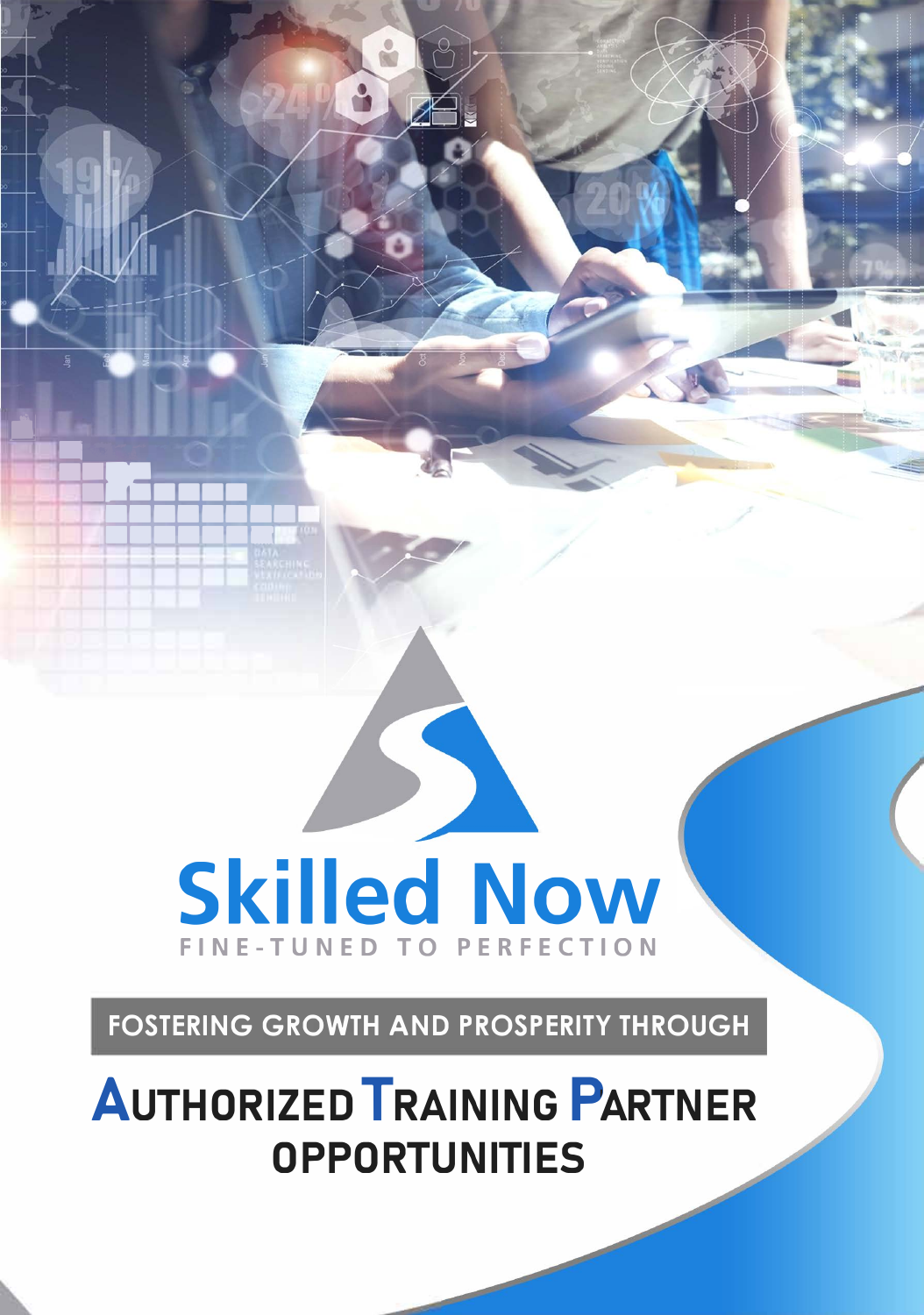### **GAIN COMPETITIVE EDGE AND REAP THE FINANCIAL REWARDS**

Authorized Training Partners earn market leadership, competitive advantage, and industry prestige as soon as they join these internationally accredited programs. Enjoy the benefits of partnership.



- **• Internationally recognized and endorsed curricula**
- **• Expert local and regional sales support**
- **• Digital marketing support to increase awareness and generate leads**
- **• Comprehensive welcome kit for a smooth program launch**
- **• Participation in exclusive Skilled Now Executive Summits**
- **• Access to the newest job-based business and soft skills training and certification libraries**
- **• Job-based standards set by the Skilled Now International Competency Standards Board**
- **•** Physical and online classroom courses and audiobook learning systems
- **• Turnkey programs with all the material trainers you need in one package**
- **• Authorization to represent Skilled Now customization and assessment services**
- **• Unique business model that maximizes your profit and provides an exemplary partnership experience**
- **• Defined territories and online ATP locator**
- **• Branding on the Skilled Now web sites**
- **• Rights to display the Authorized Skilled Now Training Partner emblem**
- **• Discounts on testing services with Skilled Matrix, a proprietary, cloud-based testing and hosting solution**
- **• Streamlined compliance reporting, all online**
- **• Free training for your sales team, authorized trainers, and program administrators**
- **• Optional, free access to the Skills Builder Pro LMS portal**
	- **./ Publish and promote your schedules**
	- **./ Register students and process payments**

**Reseller channel opportunities are also available. Reach out to discuss the options** 



**KNOWLED** 

**builder**<sub>re</sub>

**Enriched portfolio to complement your existing programs and support revenue growth** 

> **Competitive advantage and** shared success

**Streamlined management support and visibility**